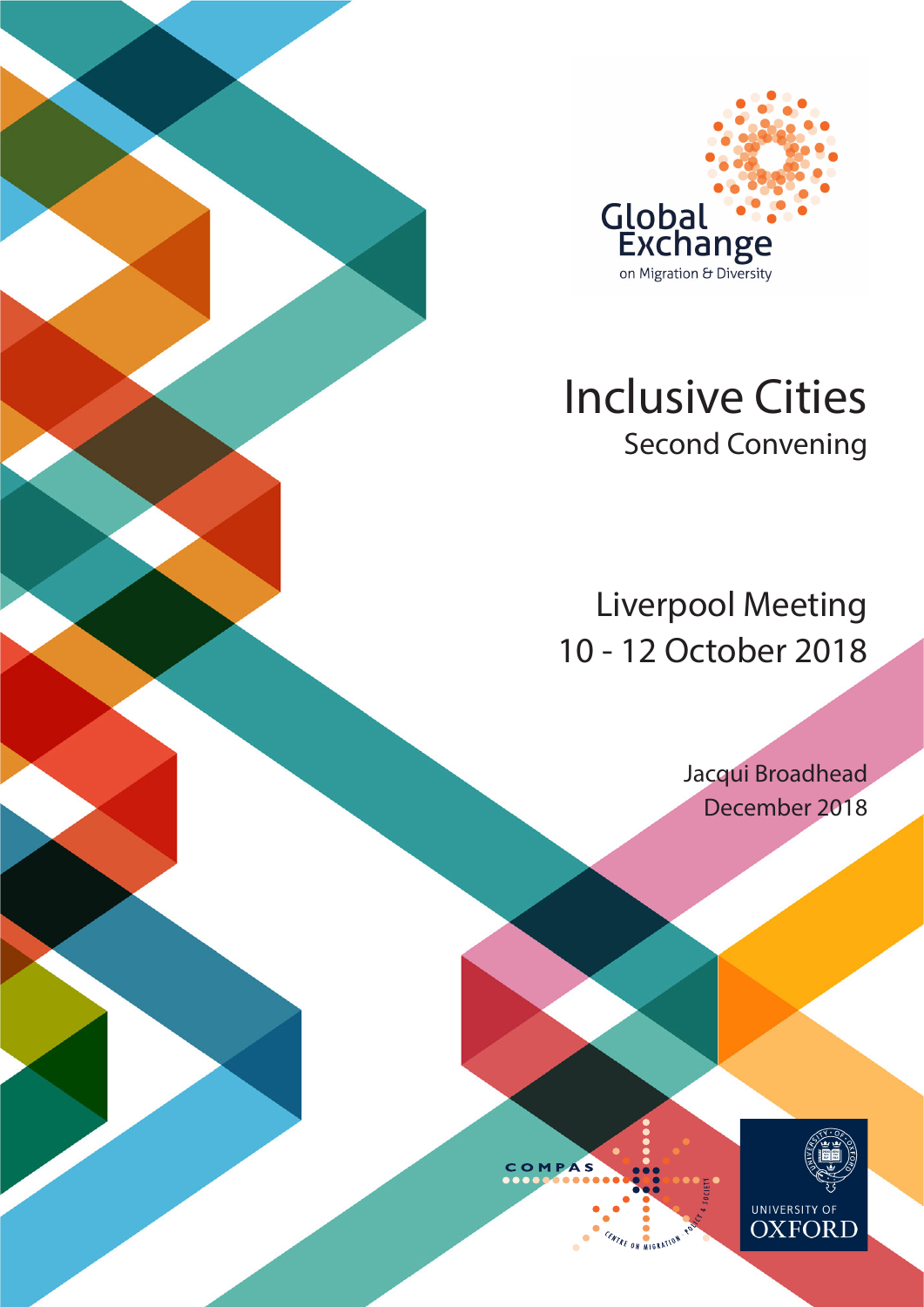

## **Inclusive Cities: Second Convening**

Liverpool Meeting:  $10^{th} - 12^{th}$  October 2018

## Briefing note

## Introduction

Inclusive Cities is a knowledge exchange initiative supporting six UK cities and their local partners to achieve a step-change in their approach towards the inclusion of newcomers in the city. Drawing on ideas and experience from within Europe and innovative approaches from cities in the United States, it aims to support the development of an approach which is strategic across the city administration, consistently uses positive messaging to develop an inclusive narrative for the city which informs and drives practice and is local authority led, working in close partnership with business, public and voluntary sector organisations to achieve shared goals.

Each of the cities (Bristol, Cardiff, Glasgow, Liverpool and Peterborough, with London joining some aspects of the project as an associate member) has identified a number of priority areas which form an action plan made up of practical initiatives which broaden opportunities for inclusion of all residents across the economic, social and civic life of the city. They have also appointed a Taskforce of stakeholders from the private, public and voluntary sectors who will both advise on the project and take forward the actions in their respective sectors.

The project is a knowledge exchange initiative which allows the cities to reflect upon and develop their thinking in a number of ways:

- Peer learning and support between the participating cities
- Dedicated support from a project manager at the Global Exchange on Migration and Diversity who will inform the projects with specialist input – data, evidence, and examples of worldwide good practice and provide ongoing support to each of the cities. A background paper to the project is available here.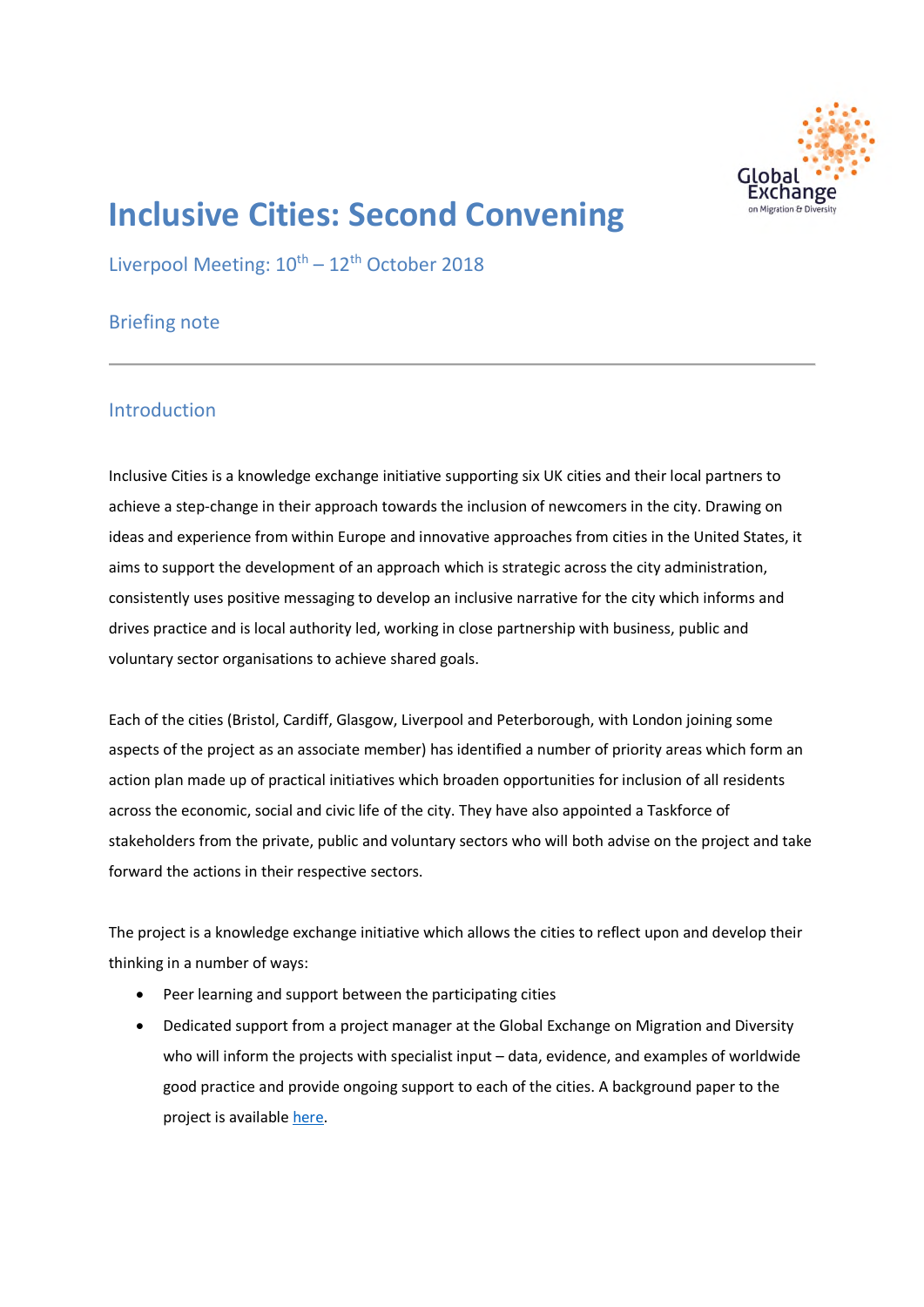• Learning exchange to Pittsburgh, Pennsylvania and Montgomery County, Maryland, hosted by Welcoming America, a highly acclaimed initiative which supports the development of a shared narrative and inclusive practices among city administrations and their partners. A full write up of the learning exchange is available here.

This note provides an overview of second convening of the Inclusive Cities programme, kindly hosted by Liverpool City Council from 10<sup>th</sup>-12<sup>th</sup> October 2018. The meeting marked the midway point of the first phase of the programme. Each of the five cities presented on their draft action plan, developed in conjunction with a Taskforce of stakeholders.

This note provides an overview of the action plans alongside the emerging learning, key themes and areas for development identified at the meeting.

## Inclusive Cities Action Plans

Each city presented on its action plan (with the exception of London who, as an associate member, presented an update of the Social Inclusion Strategy.) This note provides an overview of the key themes and priorities from each action plan. Please note that these are draft action plans which have not necessarily been fully signed off at the time of publication. They also provide only an overview of the full activity of the project. The full action plans will be available from early 2019 and will be published in full on the Global Exchange website (as well as launched by each city and their respective taskforces.)

#### Bristol

Bristol's taskforce includes representatives from Bristol University / University of the West of England, Refugee Forum, City of Sanctuary, City of Bristol College, ESOL Network, Bristol



Multi Faith Forum, Clarke Wilmott, Refugee Women of Bristol, Social Enterprise Works, Hargreaves Lansdown, VOSCUR, Stand Against Racism and Inequality (SARI), Bristol Old Vic, Ashley Community Housing, Mayors City Office, Locality, Up our Street, 1625ip and First Bus.

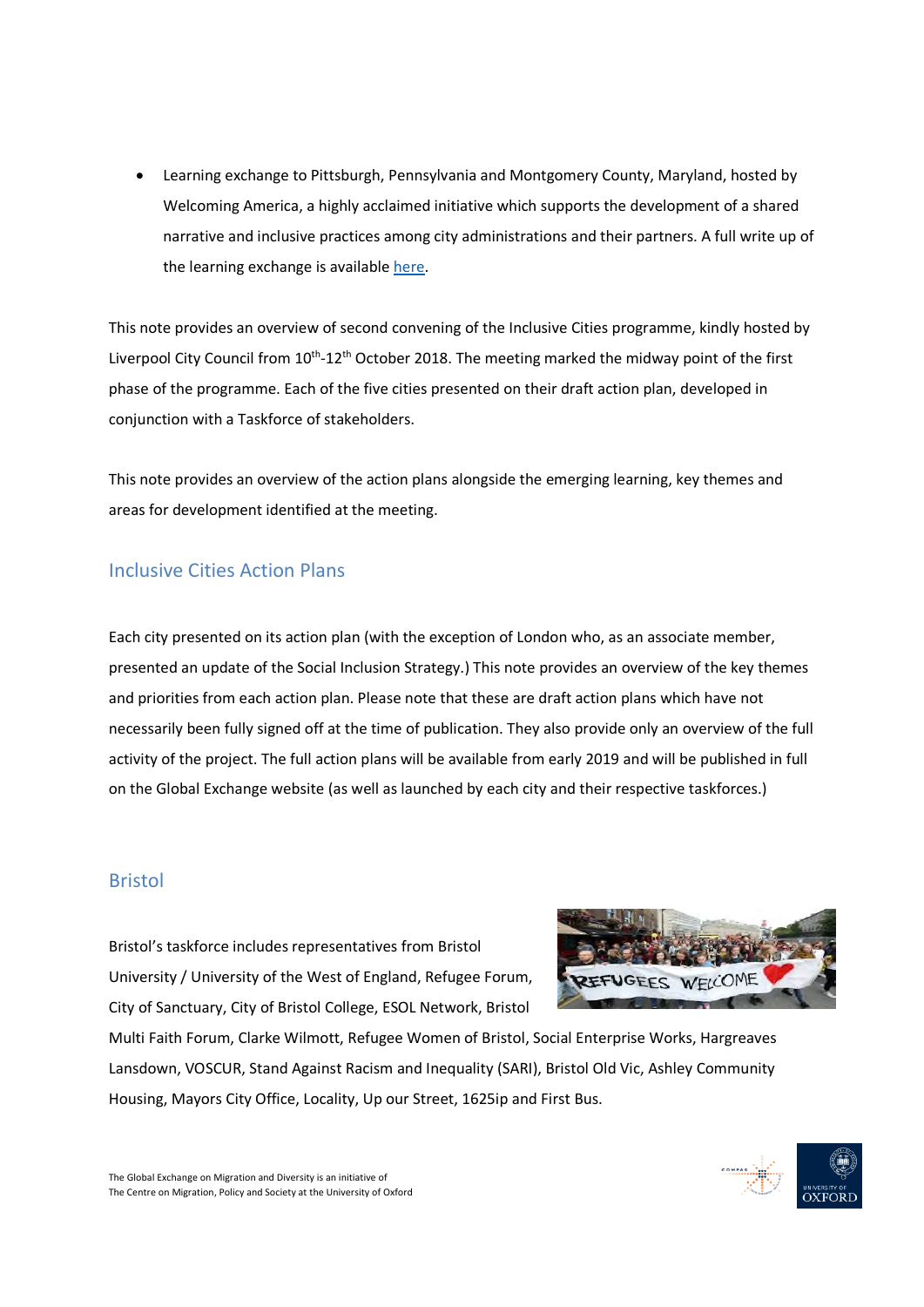Bristol has identified four priority areas for its inclusive action plan:

- 1. *Developing a consistent narrative of inclusion* to improve cross cultural understanding and reduce community tensions, achieved through developing a shared understanding of the inclusion of migrants which inspires confidence for the majority of local people
- 2. *Improving the support for refugee, asylum seeking and migrant children and young people*
- 3. *Improving pathways for newcomers into employment* in order to achieve a step change in the number of refugees and migrants entering the labour market, whilst supporting those already in work to progress
- 4. *Promoting inclusion through city planning* to identify opportunities within key planning and infrastructure processes for the contributions and needs of newcomers to be better represented

#### *Spotlight on young people*

Bristol's priority on young people aims to establish an English as a Second Language (ESOL) induction for the young people over 16 who arrive in the City during the school year and are unable to access full time ESOL until to following September. As part of Inclusive Cities, they are working with City of Bristol college to develop this provision with the aim to have it in place by 2019 to ensure that all sanctuary seeking young people are in full time education or training with English Language support. Bristol is also working to increase the number of its schools designated as schools of sanctuary – with ten already participating and an aim to recruit a further ten.

Bristol has identified mental health as a key priority and has undertaken work to map provision in order to develop therapeutic support for young asylum seekers and refugees dealing with trauma, as well as to develop a training course for foster carers to help them to understand both the asylum process and develop cultural awareness alongside an on-going support group.

Bristol Refugee Rights has received funding from Paul Hamlyn Foundation to develop a project supporting young people with a migration background in care, to ensure that they get the support that they need – building on successful work in New York (the Action NYC programme) and London (the Citizenship and Integration Initiative's work with Let Us Learn.)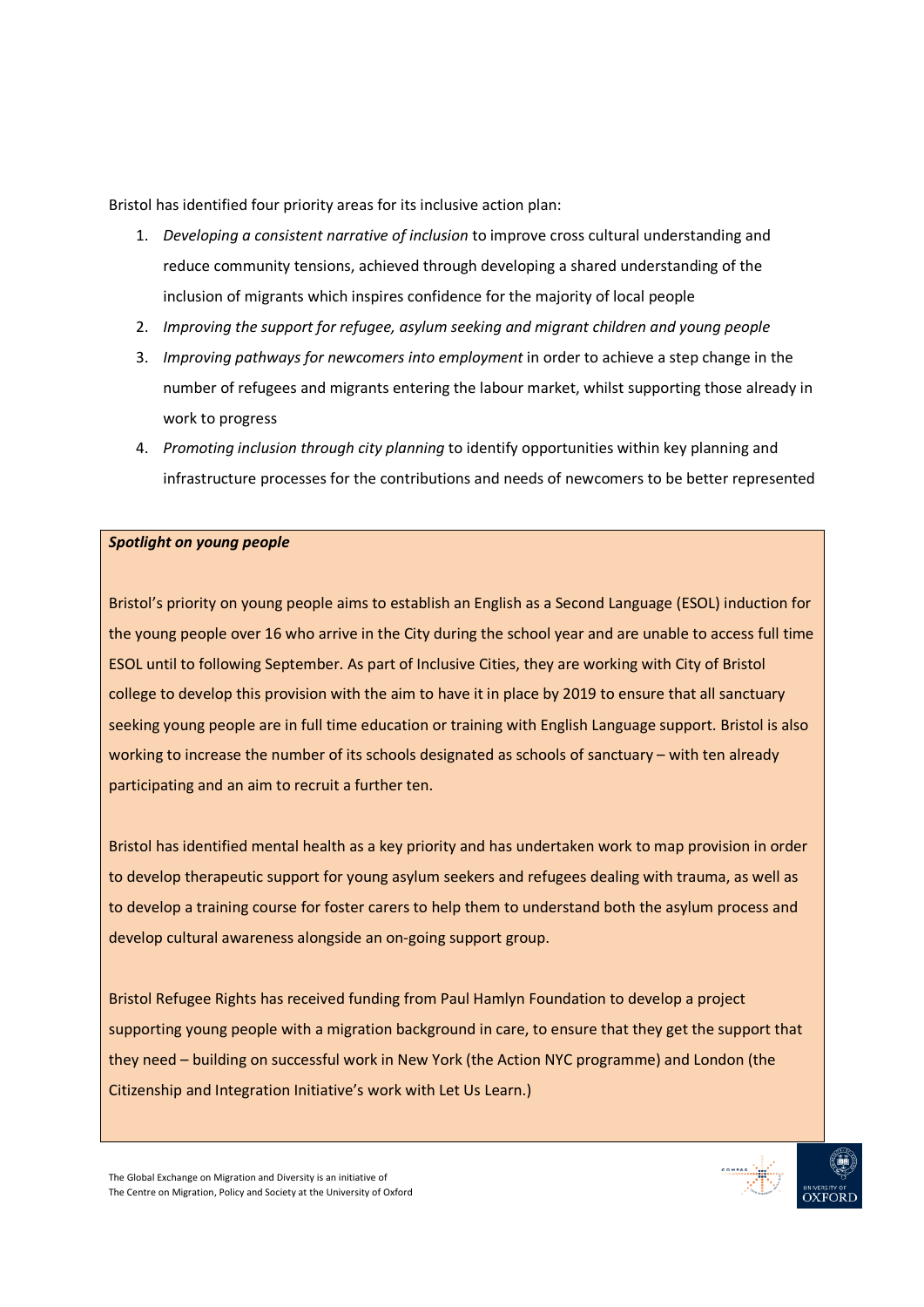Finally, Bristol's work on narrative is emphasising the importance of working to ensure that its targeted work with newcomers is complemented with work that emphasises benefits to the entire community. Building on learning from the US exchange to Pittsburgh, Bristol is working to bring the Global Minds Initiative – a schools-based pupil-to-pupil befriending scheme to schools in the city.

## Cardiff

Cardiff's Taskforce is made up of representatives from Cardiff Council, Cardiff University, FOR Cardiff, Tramshed Tech Hub, Wales Home Office, Wales Strategic Migration Partnership, University of West of England, Welsh Government, Deloitte, Welsh Refugee Council, Volunteering Portal, Bevan Foundation, Oasis Centre, Cardiff Youth Council, Cardiff City Foundation and Cardiff and Vale College.

We are Cardiff, Cardiff's Inclusive Cities action plan has 4 priority areas:

- 1. *Social Value and Inclusive Growth* ensuring that new arrivals are included in measures to prepare residents for a changing labour market so that our Capital Ambition and Inclusive Growth vision encompasses all residents and delivers meaningful action to reduce inequality in Cardiff
- 2. *Communications and engagement*  developing a distinct and compelling narrative of belonging which emphasises the shared history and future of those who live and work in the City, with a theme emphasising the longstanding global and cutting-edge nature of the city. The city has received funding through URBACT III Rumourless Cities to develop this priority, building on methodologies and practice developed by Barcelona
- 3. *Participation and social integration*  supporting all aspects of strategic priorities, helping new arrivals to make connections with other residents, practice conversation in English and Welsh, develop skills and tackle isolation
- 4. *A multilingual smart city* ensuring new arrivals are equipped with the language skills necessary to thrive in their day to day lives through a coordinated gateway approach to the provision of ESOL that ensures an effective assessment of need and allocation of appropriate and timely provision of services

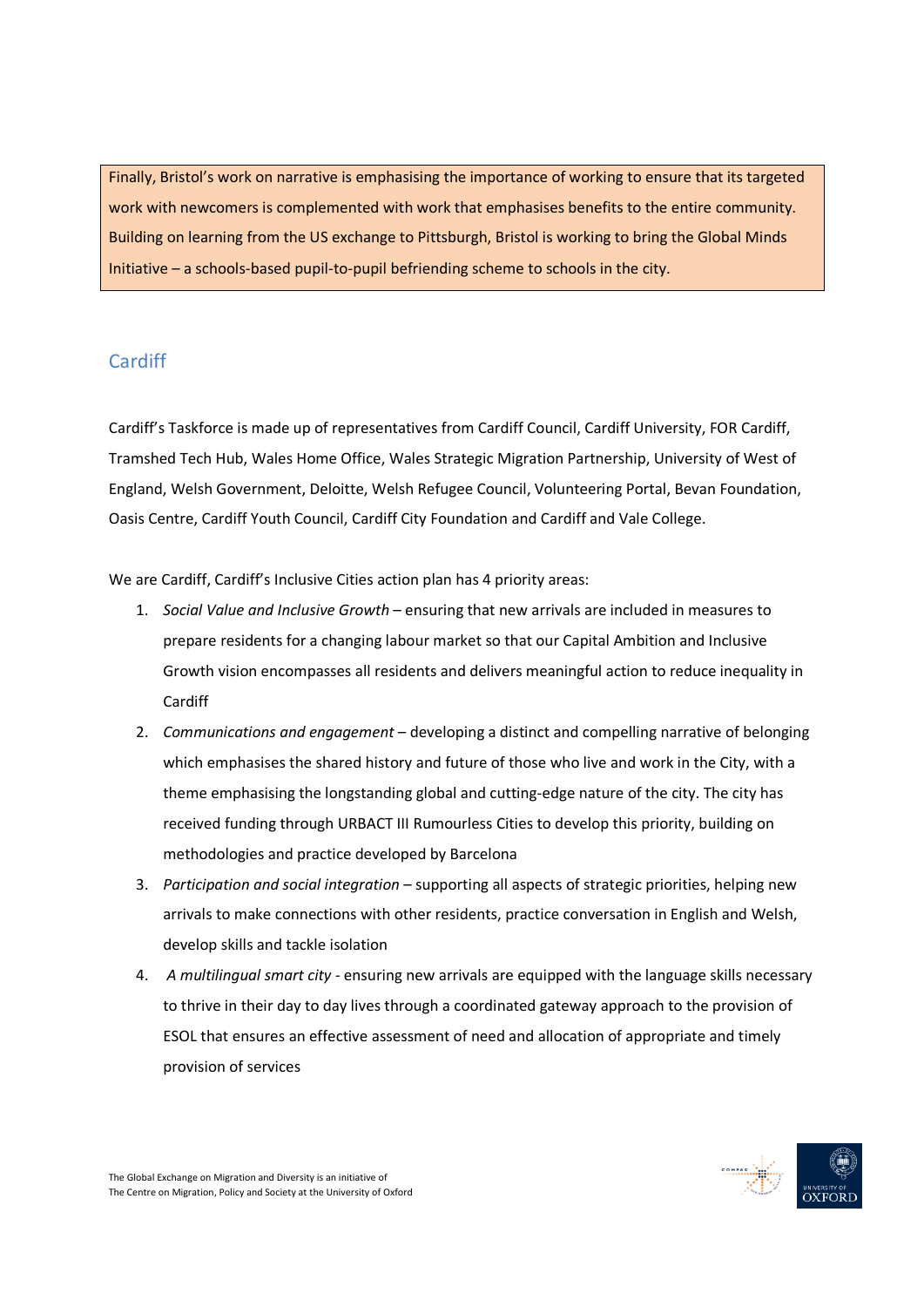#### *Spotlight on a multilingual smart city*

Cardiff's aim to be a city of both opportunity and community, one which offers the best of both worlds, close knit, yet cosmopolitan is at the heart of its aim to be a multilingual smart city.

Cardiff's Regional ESOL Assessment Central Hub (REACH) is a Creative Solutions Pilot Project which provides a central hub, located in the College's City Centre campus which acts as a referral point for all organisations across Cardiff and a link between all of the ESOL delivery partners. The hub is designed to provide a consistent and efficient approach to ESOL referrals across Cardiff and the Vale by assessing people who want to be on a course and assigning them to the right level of provision. By acting as a central point of contact, it aims to reduce ESOL waiting lists and improve progression pathways and outcomes.

Cardiff hopes to develop this model through Restart Cardiff, which will provide a single portal for registration and coordination of ESOL services. The project will also aim to overcome barriers to accessing language learning, such as for those with childcare responsibilities and pre-entry learners.

The city is also aiming to trial intensive language provision to support rapid requalification and entry into the labour market, with a particular focus on high skilled migrants and employer engagement.

## Glasgow

Glasgow's Taskforce is chaired by the Leader of Glasgow City Council and is made up of representatives from Glasgow Chamber of Commerce, DWP, Bridges Programme for Refugees, Scottish Refugee Council, Glasgow Caledonian University, Glasgow Colleges Board, Representatives from the Glasgow Integration Network, Shawland's Academy, local artists and Scottish Government.

Glasgow's priority areas are:

1. *Inclusive Growth* – recognising the contribution of inward migration to Glasgow as critical to achieving inclusive future growth. Glasgow requires higher population growth and needs to work within the confines of existing migration policy and the context of Brexit to achieve this in

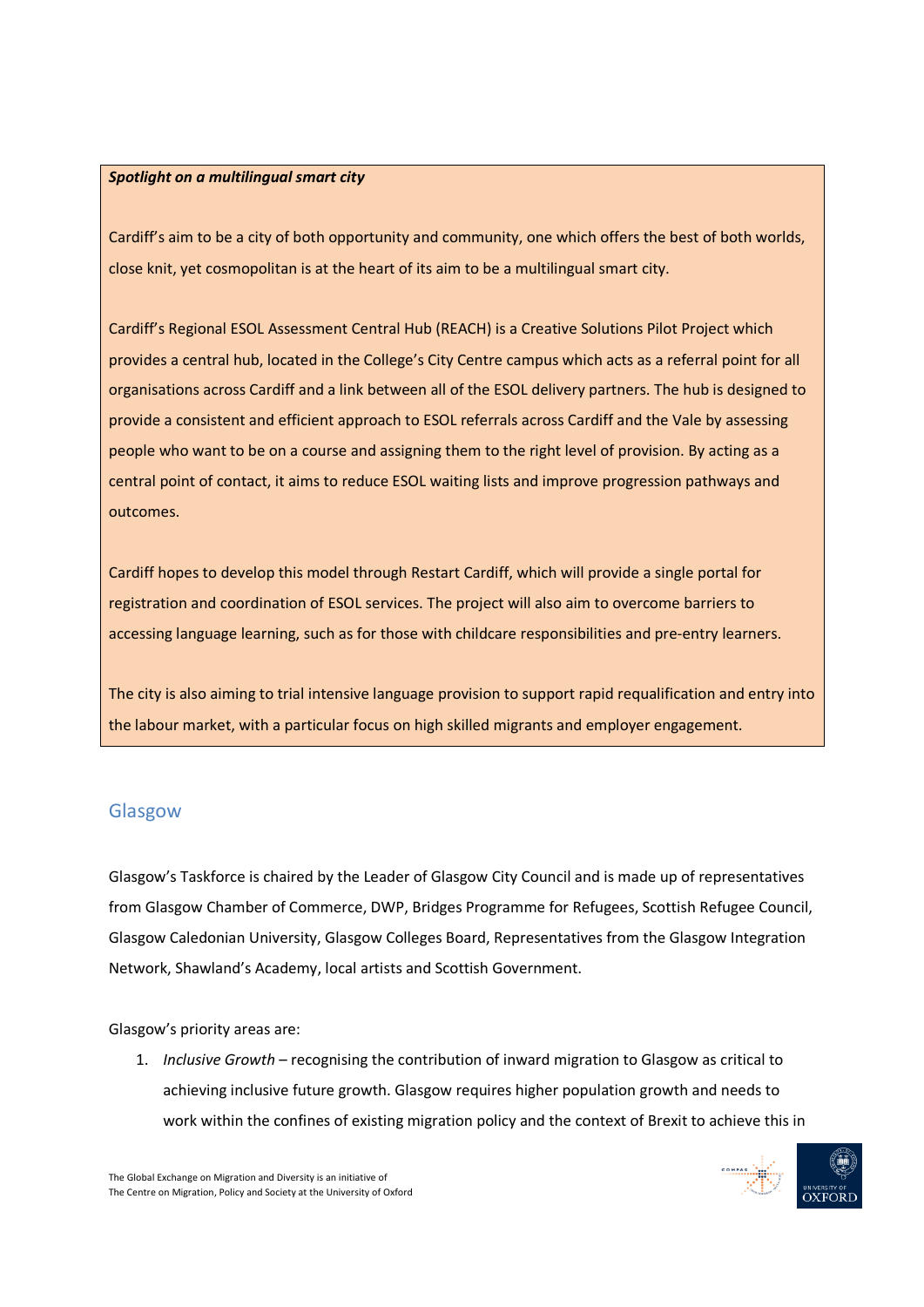order to ensure that Glasgow is an attractive place to live and work

- 2. *Positive messaging and culture change* creating a strategy to build positive frames on migration including developing an Inclusive Glasgow web resource as a 'one-stop shop' for newcomers and increasing the city's marketing presence, using migration and diversity as a selling point.
- 3. *Skills, employability and skills shortages* mobilising the migrant workforce (alongside internal migration) in order to address skills shortages identified in social care, digital, finance and construction.

#### *Spotlight on Inclusive Growth*

Glasgow's focus on inclusive growth centres on the need to sustain and increase its population levels. It aims to do this be supporting newcomers to the city and ensuring that Glasgow is an attractive place to live, work and play.

Glasgow intends to revisit its economic strategy to ensure that population growth and migration are embedded into its future plans and to work with Glasgow Chamber of Commerce to develop an attraction strategy for the city to drive future investment, using migration and diversity as a positive asset.

In order to attract and support newcomers, Glasgow intends to develop an online 'one stop shop' for newcomers in order that they can better receive information and signposting, alongside the creation of Welcoming Centres in public spaces, such as libraries (based on the model of Welcoming Centres in Carnegie Libraries in Pittsburgh) developed in partnership with Glasgow Life. These Centres will build on the City's successful 'People Make Glasgow' ethos.

The City Council is also planning to invest in its own workforce by piloting a programme which builds on the language assets of it bi-lingual or multilingual staff in order to improve access to council and other services for newcomers.

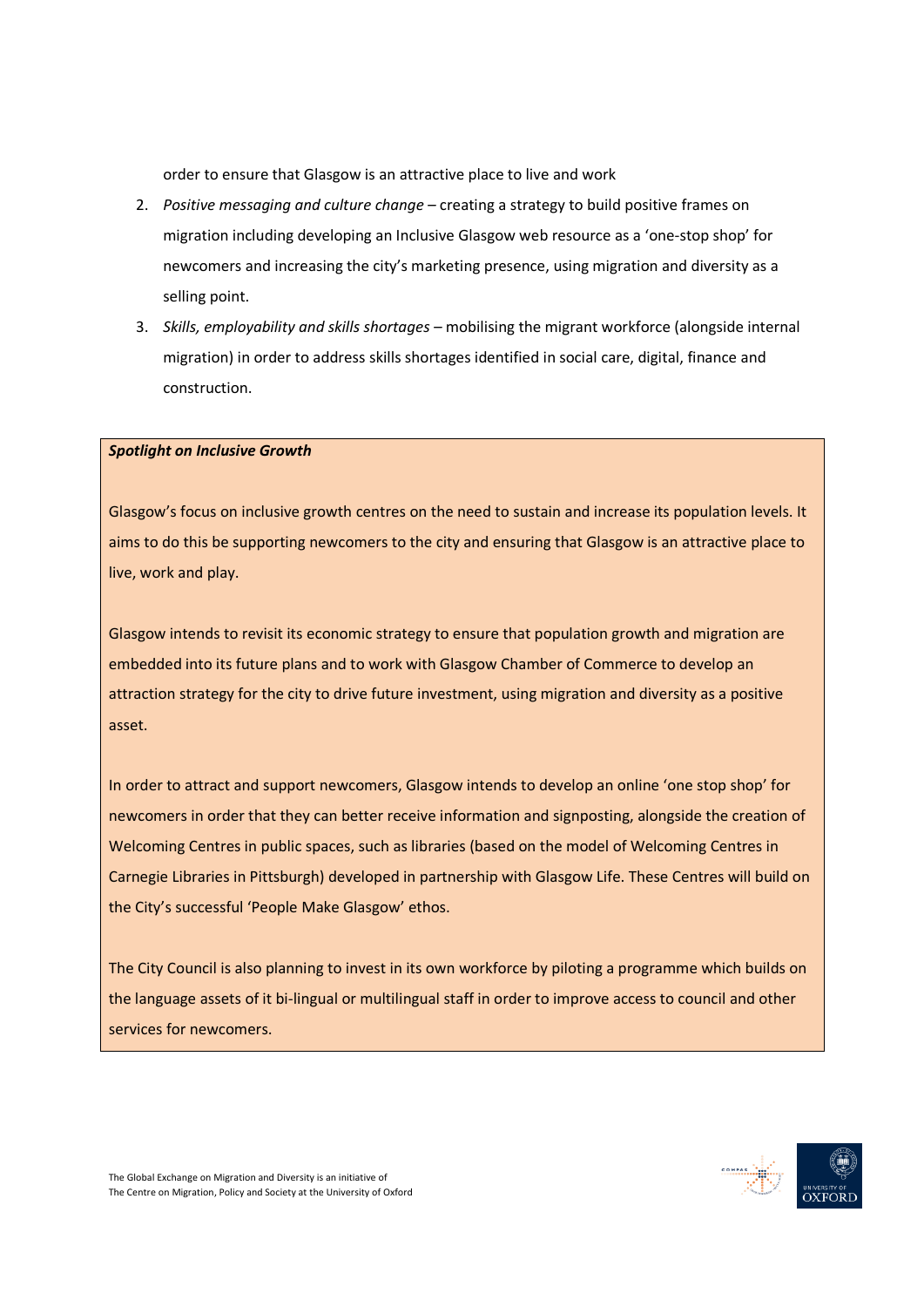## Liverpool

Liverpool's taskforce is chaired by Liverpool City Council and is made up of representatives from the Anthony Walker Foundation, National Museums Liverpool, Dallas Legal, Steve Biko Housing, Liverpool Council for Voluntary Services, Unison, Asylum Link Merseyside and School Improvement Liverpool.



Liverpool's Our Liverpool programme has identified the following priorities in its actions plan:

- 1. Developing a welcoming narrative of inclusion around the 'Our Liverpool' concept
- 2. Improving English as an Additional Language support in schools through targeted support and training
- 3. Developing community outreach with the aim of different communities getting on together
- 4. Working with the business community to develop and promote the benefits of inclusion

#### *Spotlight on Our Liverpool*

Liverpool's inclusive growth plan highlights the need for 'a welcome programme for all newcomers to Liverpool including asylum seekers, refugees and economic migrants' and that 'the integration of newcomers into the city and to broaden the opportunities for all residents to be included in the economic, social and civic life of the city.

Liverpool has developed its priorities based on these principles and has chosen to frame the programme as 'Our Liverpool,' providing a golden thread from Liverpool's migration history and its core shared values as a city of social justice and fairness through to its actions today.

'Our Liverpool,' which uses the traditional Liver Bird as its symbol merges a common local term of endearment, with a statement of shared values which will resonate with the cities' shifting demographics.

The programme will be supplemented by close partnership with local artists to develop stories of

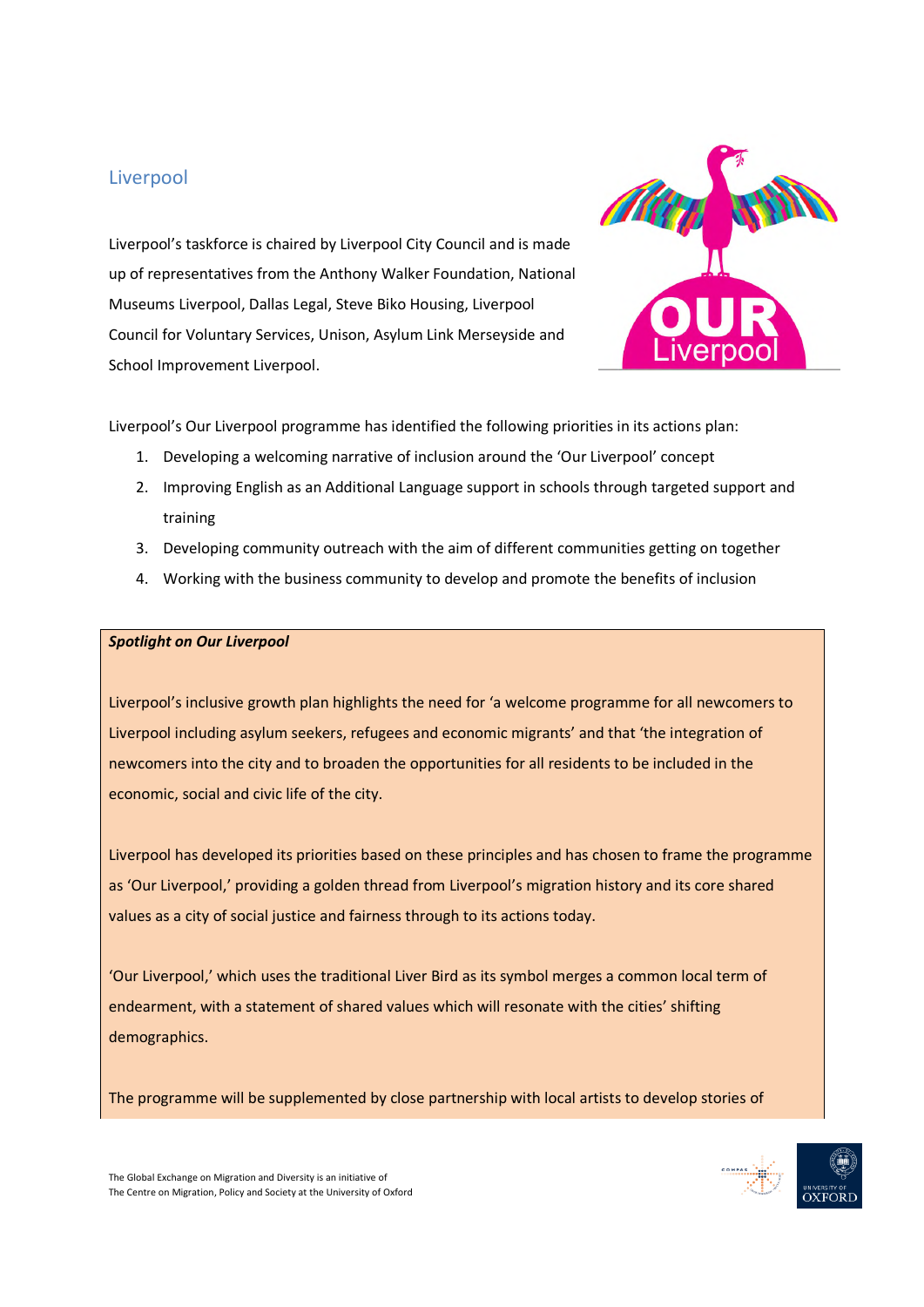inclusion, alongside partnership with National Museums Liverpool to progress the understanding of Liverpool's migrant history, present and future.

Liverpool will embed its new strategy within a programme of community outreach and city-wide conversations as well as a programme of briefing sessions for local community groups and workshops in schools alongside the development of welcome centres for newcomers in local libraries.

## Peterborough

Peterborough's Inclusive Cities Plan sits alongside its participation as a Local Integration Area as part of the Ministry of Housing, Community and Local Government's Integrated Communities Green Paper. Athena, a local business, chairs the Peterborough Together Partnership which is made up of representatives from Peterborough City Council. Youth MP, Citizens Advice Peterborough, Peterborough Council for Voluntary Services, Peterborough Community Groups Forum, Soroptimists International, primary and Secondary Heads Forum, Peterborough City College, Peterborough Interfaith Council, Parish Council Liaison Forum, Peterborough Disability Forum, University Centre Peterborough, Clinical Commissioning Group, Cambridgeshire Constabulary, JobCentre Plus, Cross Keys Homes, Opportunity Peterborough, MHCLG and Nene Park Trust.

Peterborough's action plan focussed on the following themes:

- 1. *Increasing economic opportunity* to ensure that residents from all backgrounds have the best opportunities possible to fulfil their potential, improve their quality of life and contribute to the economic vibrancy of the city
- 2. *Bringing communities together* to improve integration within and between neighbourhoods and communities by developing community leadership, protecting the most vulnerable and repositioning communities at the heart of decision making.
- 3. Understanding the challenges *young people* face in relation to integration and strengthening the voice of young people in decision making.
- 4. *Developing English Language opportunities* in order to tackle the mismatch between demand and supply and to use language learning as a way of supporting people to develop their employment opportunities and to support the inclusion of school age children

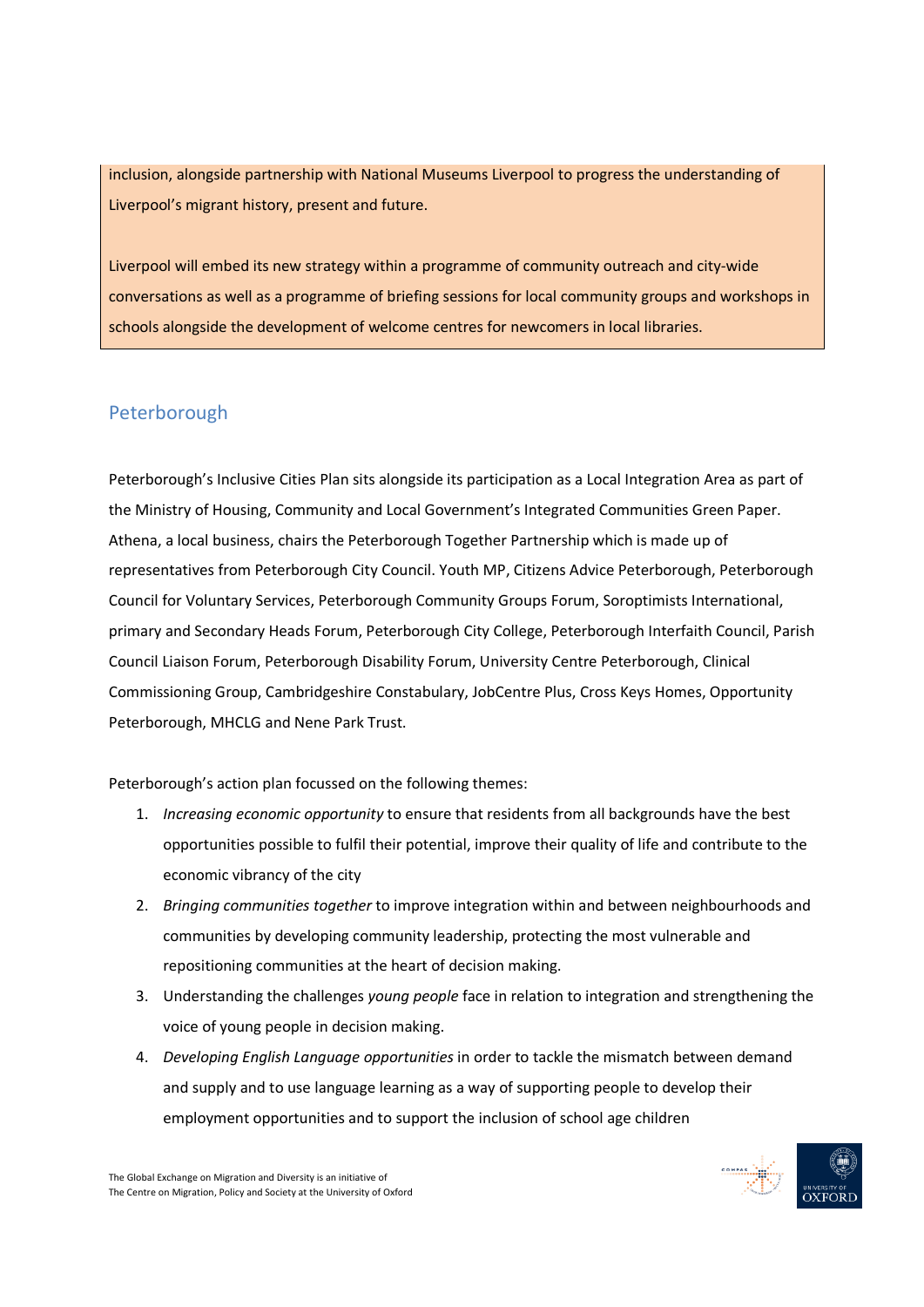#### *Spotlight on bringing communities together*

Peterborough's plan to improve integration within and between communities has a number of initiatives which will allow it to mainstream change throughout the local authority and the wider city.

Firstly, it wishes to develop its civic infrastructure, in order to allow organisations in civil society, the public sector and others to work in closer partnership around shared values and to promote active citizenship.

In order to achieve this, it is planning to launch an Integrated Communities fund in early 2019, administered by the local authority, which will support local initiatives to promote integration, for example those which promote and build a sense of civic pride, celebrate local events or those that bring people together around a common cause or issue. The fund also aims to encourage local community groups who don't work necessarily with newcomers to focus on activities which bring different groups, including newcomers, together. Peterborough also plans to pilot a Time Credits scheme to encourage greater volunteering opportunities in the city in order to promote and develop community contact.

In addition, Peterborough will work with its Public Health department on a new programme of assetbased community development through identifying and training community leaders to act as 'connectors' to build on the strengths and assets within their communities.

Finally, Peterborough is looking internally at planning and growth strategies in order to ensure that the city has the right infrastructure to promote and facilitate the development of integrated communities. As early focus of this work will be to manage and control the numbers of Houses of Multiple Occupation (HMOs) due to the effect this has had on community trust, but also to use Section 106 and Community Infrastructure Levy powers to ensure that planning mechanisms support mixed and sustainable communities.

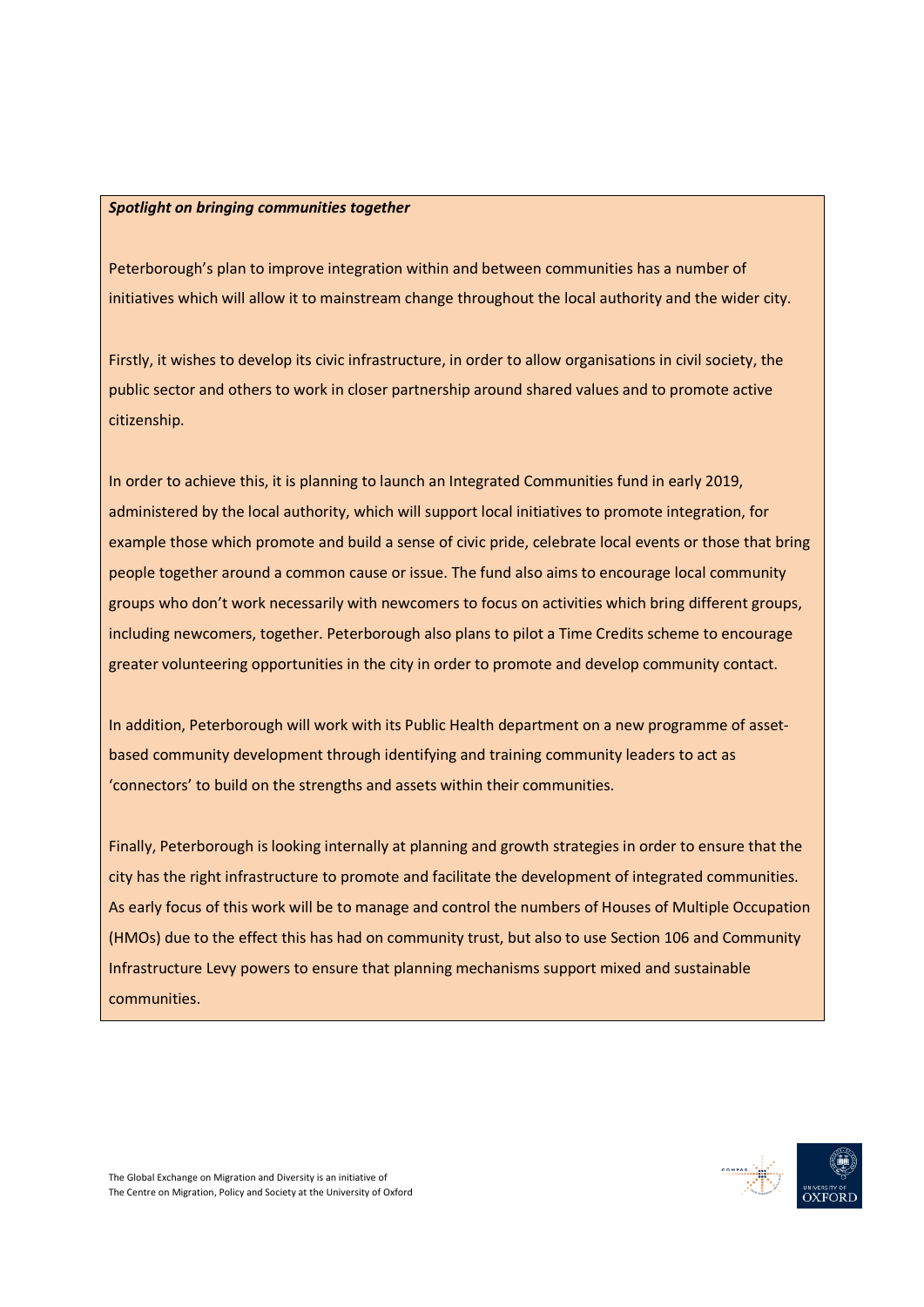## London (associate member)

As an associate member of the project, London has not participated in the same action planning process as the other 5 Inclusive Cities. Instead, representatives from London presented on the implementation of the Social Integration Strategy 'All of Us' which was launched in March 2018. The strategy focusses on 3 areas: equality, relationships and participation and has developed programmes to meet these interlinked priorities, including:



#### - **Relationships**

- o Launched the London Family Fund, a £600,000 fund which will work over 3 years to improve social networks, reduce isolation and bring children and families together
- o Co-designed a Social Integration Design Lab with local authorities
- o Supported 200 Team London volunteers to provide support to refugees
- **Participation**
	- o Supported six citizenship ceremony pilots in five boroughs
	- o Developed a political literacy tool and developing work on voter registration activities

#### - **Equality**

- o Worked with Just for Kids Law through the Citizenship and Integration Initiative to support young people with insecure status
- o Developed a micro grant scheme launched for outreach to European Londoners
- o Started a number of ESOL Plus pilots
- o Developed a coordinated, user-centred approach through a Workforce Integration Network and a pilot with construction employers.

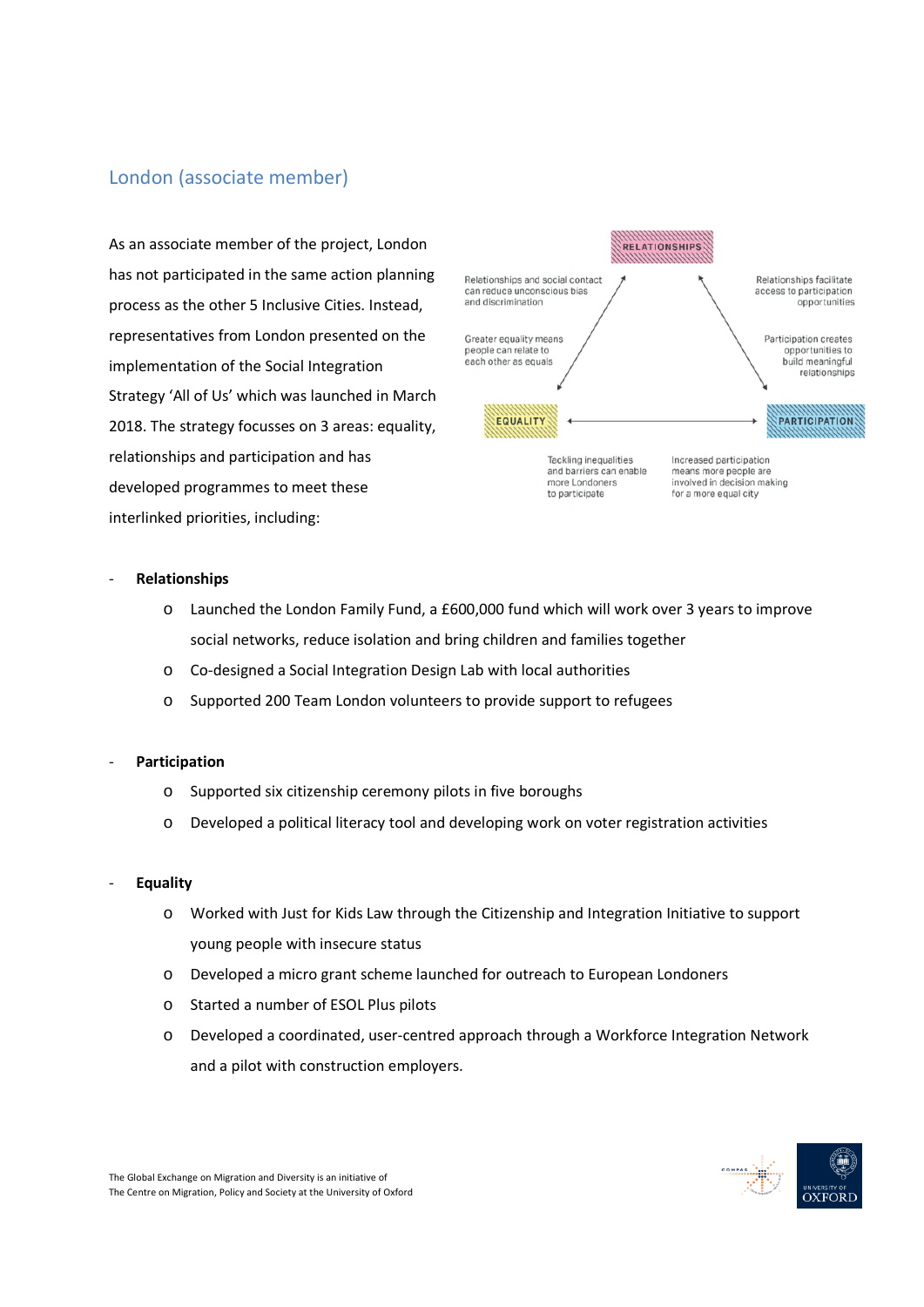The strategy also includes work to develop the measurement of social integration and the development of a London identity in tandem with the London is Open Campaign.

The project works in tandem with the London Strategic Migration Partnership which is developing a Community Sponsorship programme for refugees and a number of policy asks to central government on how migration policy can better support integration priorities.

#### *Spotlight on the Citizenship and Integration Initiative (CII)*

The Citizenship and Integration Initiative is an innovative partnership with civil society, co-funded by independent trusts, and based on secondments from civil society into City Hall. The project aims to raise and distribute £1 million over four years between 2017 and 2021 and to develop work based on the following shared goals:

- promoting civic engagement
- supporting young Londoners with insecure immigration status
- increasing welcome, belonging and sense of shared identity

In the first two cohorts, secondments into City Hall have taken place from Migrants Organise, CORAM Children's Legal Centre, Just for Kids Law, Citizens UK, New Europeans, who have worked to develop integration projects based on the goals identified above.

These include testing new approaches to citizenship ceremonies that increase civic engagement; commissioning new resources for political literacy for young people, establishing a Young Londoners steering group and producing new guidance for teachers on supporting children with insecure status.

In addition to the projects delivered directly by the GLA, the CII supports community-based projects which build on GLA activities, aiming to provide capacity in the community and in grassroots organisations to engage with local government.

An interim report with emerging learning from the project can be found here.

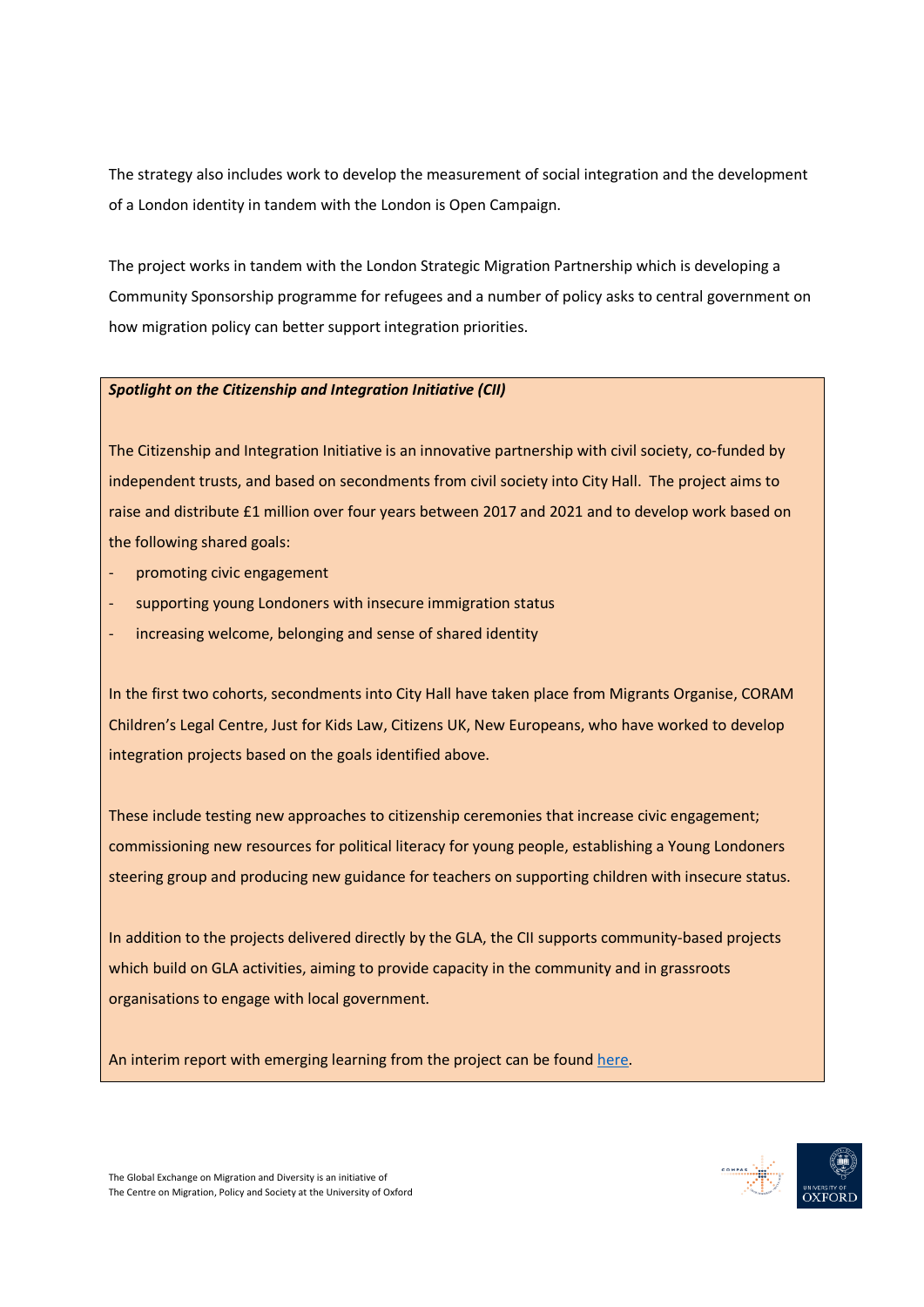## Emerging learning from the Inclusive Cities project

It remains early days for the Inclusive Cities project. However, there are a number of pieces of emerging learning from the project. These will be developed as the project progresses and are necessarily a work in progress at this stage but demonstrate some of the insights from the programme of knowledge exchange which the cities and researchers have undertaken.

| <b>The</b>       | As demonstrated in research literature, most of integration takes place at the local<br>$\bullet$    |
|------------------|------------------------------------------------------------------------------------------------------|
| development of   | level. The development of local leadership, and generating high level buy-in for the                 |
| local leadership | project within local authorities is crucial.                                                         |
| on inclusion     | There is anecdotal evidence from the project that integration has risen in policy                    |
|                  | salience within the cities, however, capacity remains severely limited, in particular                |
|                  | within the context of local government austerity.                                                    |
|                  | There is no natural 'home' for integration within local authorities and the project has<br>$\bullet$ |
|                  | been placed in different departments in each city and a mixture of politicians, advisors             |
|                  | and officers support the project. This is in some ways a strength as it means that the               |
|                  | work is tailored to the priorities of each city, but also points to the difficulty in                |
|                  | leveraging resources and traction for the project.                                                   |
|                  | There are a number of cross cutting city priorities which the project fits into: inclusive           |
|                  | growth, tackling poverty and inequality and managing demographic change. Cities are                  |
|                  | starting to build integration considerations into these strategic priorities, but there are          |
|                  | sometimes challenges in leveraging these more widely.                                                |
| The importance   | Narrative change has emerged as a key priority for all cities. Anecdotally, there is a<br>$\bullet$  |
| of place         | sense that this is a timely discussion and has resonance within the cities.                          |
| shaping and      | As part of the project, a workshop was held examining the research on understanding                  |
| developing a     | public opinion on migration, understanding narrative frames and has developed some                   |
| city-wide        | draft principles for developing a city wide narrative which can be found here.                       |
| narrative of     | Inclusive Cities focuses on newcomers and host or receiving communities as part of its               |
| inclusion        | model and it appears that this is leading to a broader focus within (and beyond the                  |
|                  | local authority) - aiming to move beyond traditional community cohesion activity into                |
|                  | wider areas of city life.                                                                            |
|                  |                                                                                                      |

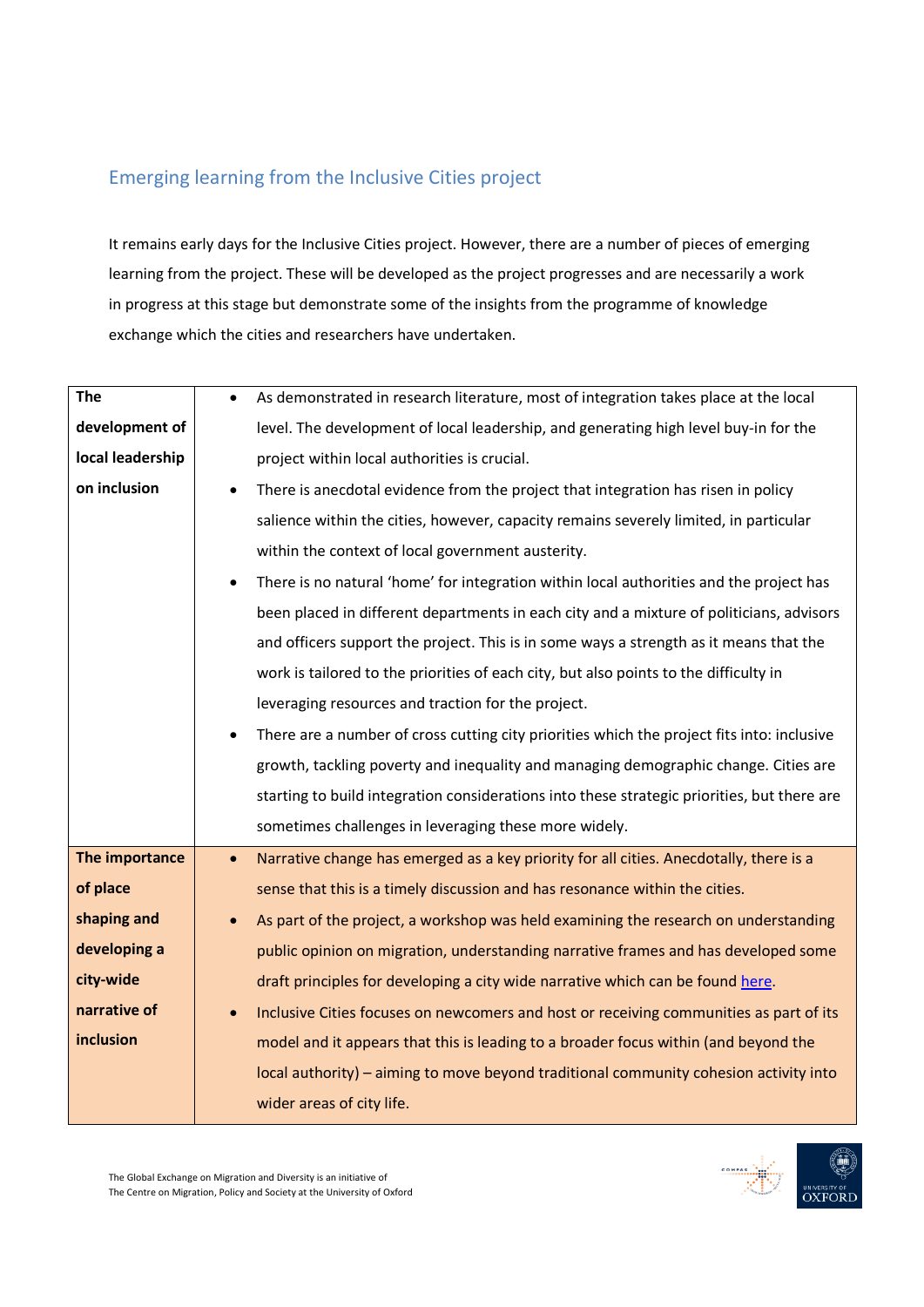| The potential    | The taskforce model is bringing together partners and allowing local authorities to use<br>$\bullet$                                                                                                                        |  |
|------------------|-----------------------------------------------------------------------------------------------------------------------------------------------------------------------------------------------------------------------------|--|
| galvanizing role | their convening powers to affect change.                                                                                                                                                                                    |  |
| of local         | However, this has proved easier in some sectors than in others and there is still work to                                                                                                                                   |  |
| authorities as   | do to build broader partnerships, in particular to ensure representation from both new                                                                                                                                      |  |
| convenor         | communities and longer standing residents and from other partners - in particular                                                                                                                                           |  |
|                  | business and employers.                                                                                                                                                                                                     |  |
|                  | There is a strong desire to mainstream inclusion as 'everybody's business' and ensure                                                                                                                                       |  |
|                  | that it is a shared responsibility, however the role of the local authority remains vital as                                                                                                                                |  |
|                  | a driver in this and there is a great deal to do in order to achieve this, both within                                                                                                                                      |  |
|                  | services in the local authority and beyond. Systematised action planning is being used<br>as a tool to facilitate this within the project.<br>The shared community experience of the Syrian Vulnerable Persons Resettlement |  |
|                  |                                                                                                                                                                                                                             |  |
|                  |                                                                                                                                                                                                                             |  |
|                  | Scheme has emerged as a case study in which the local authority and partners have                                                                                                                                           |  |
|                  | been galvanised in all of the participating cities and it appears the scheme has had an                                                                                                                                     |  |
|                  | impact above and beyond the direct numbers supported. There may be wider                                                                                                                                                    |  |
|                  | applications for this model of working and local investment.                                                                                                                                                                |  |

## Key Themes

Whilst each of the cities has developed their own priorities tailored to their particular circumstances and opportunities, there are a number of themes which resonate throughout the 6 cities and echo wider policy and research discussions and findings.

These are draft themes and will be further developed and refined with the Inclusive Cities over the course of the project:

- o **Providing local leadership and developing a narrative of inclusion**
- o **Supporting inclusive economic growth and skills development (including language provision)**
- o **Connecting Communities**

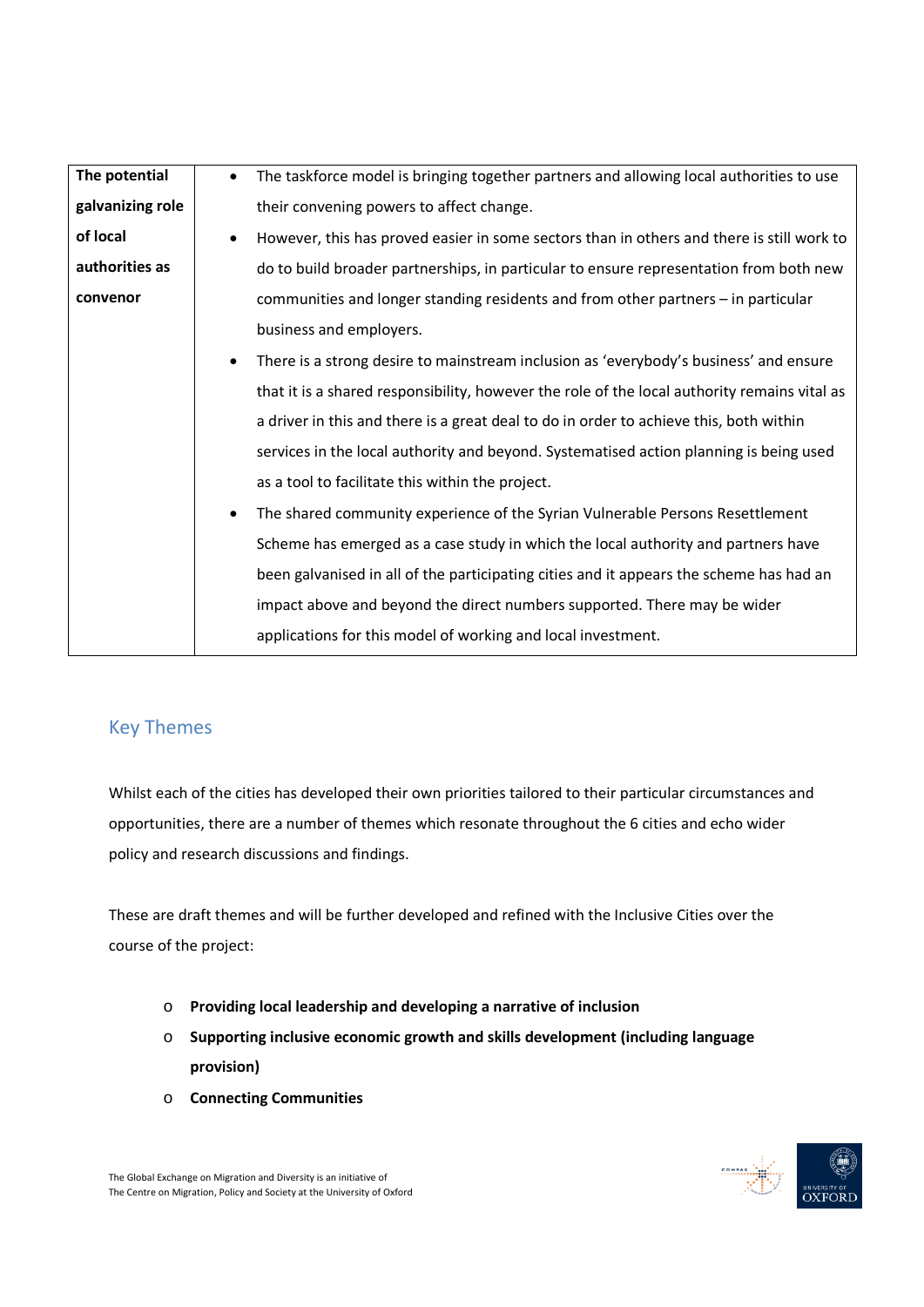### o **Mainstreaming inclusion throughout the city**

#### o **Encouraging civic participation and representation**

Alongside these themes a number of challenges and areas for development have also emerged:

| Challenge/ area for development                           | Proposed next steps to address                          |
|-----------------------------------------------------------|---------------------------------------------------------|
| There are significant data gaps on inclusion at the local | The Migration Observatory is currently developing a     |
| level and challenges in measuring inclusion as a result   | data guide for local authorities and we will work with  |
| of this                                                   | the cities                                              |
| Developing a common framework                             | The six Inclusive Cities will work with Welcoming       |
|                                                           | International (who have developed a standard in the     |
|                                                           | US) in order to outline a draft framework               |
| Mainstreaming inclusion within the local authority and    | Continued work with the six inclusive cities beyond the |
| bringing in new partners (in particular employers)        | original end date of the project will focus on          |
|                                                           | mainstreaming and embedding inclusion widely            |
|                                                           | throughout the city, including building and developing  |
|                                                           | new partnerships.                                       |
| Building the city voice on inclusion and integration      | There remains a policy gap at the national level in     |
| focussed migration policy                                 | discussions on inclusion/integration and in             |
|                                                           | understanding how migration policy can better support   |
|                                                           | inclusion. The project will work with a number of       |
|                                                           | partners including the Local Government Association,    |
|                                                           | relevant Strategic Migration Partnerships and Core      |
|                                                           | Cities to support cities to meet their aims.            |